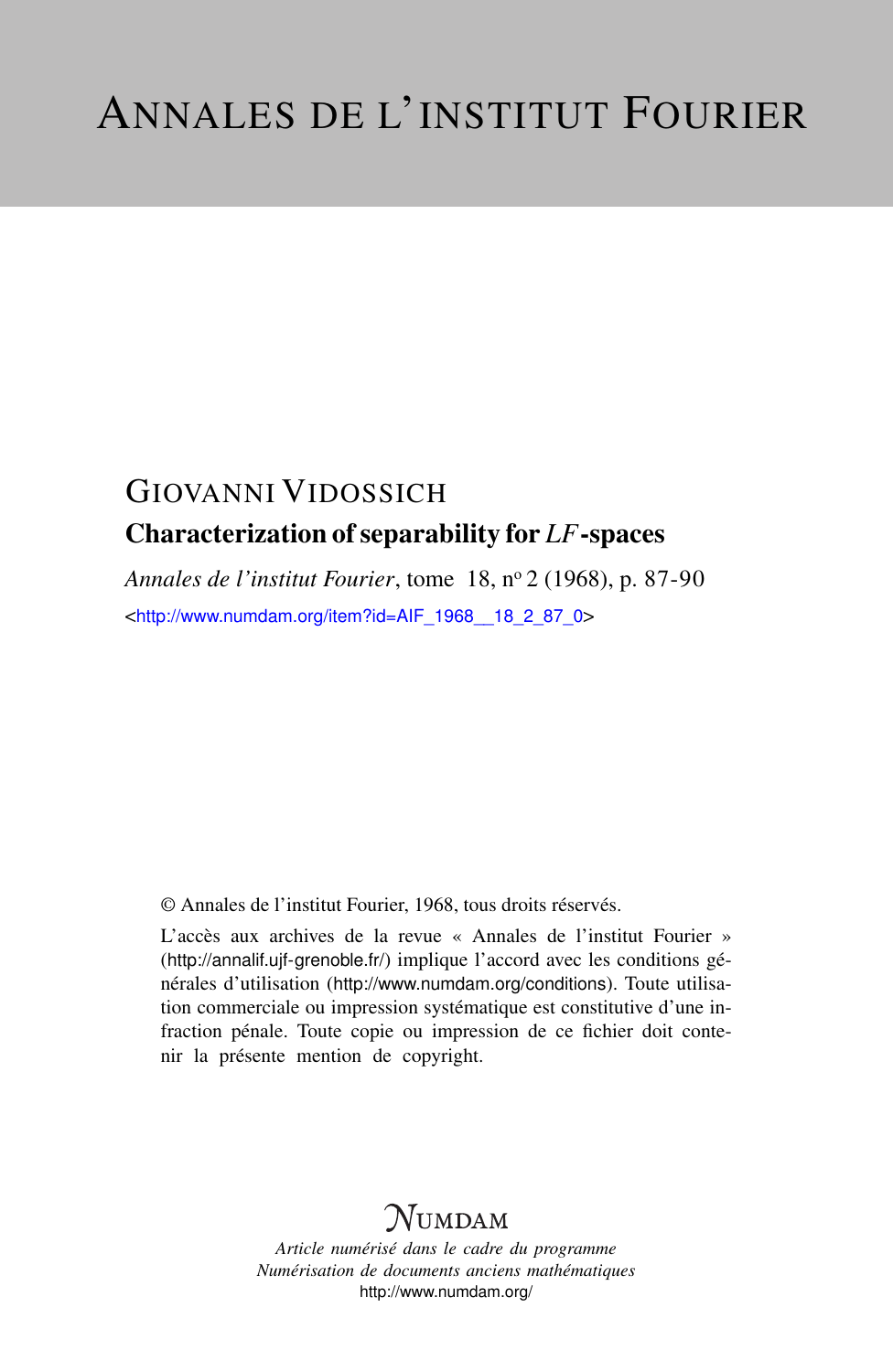Ann. Inst. Fourier, Grenoble **18,** 2 (1968), 87-90.

### CHARACTERIZATION OF SEPARABILITY FOR LF-SPACES

#### **by Giovanni VIDOSSICH**

This note characterizes the separability of LF-spaces by five equivalent conditions, one being that all members of a given defining sequence *(==suite de definition* according to [2]) are separable. These conditions imply that the dual space must be hereditarily separable and Lindelöf for the weak\* topology  $($  = topology  $\sigma(X', X)$  of [2]).

Concerning uniform spaces, we shall employ the terminology (and results) of the first two chapters of [4]. We shall denote by

#### **F**

the scalar field, which is  $R$  or  $C$ ; and we shall say

*weak topology induced by*  $H \subseteq F(X, Y)$ 

the less fine topology on *X* making continuous all members of *H* (caution that this is a purely topological definition).  $\operatorname{Finally, an}\ \textbf{$\mathbf x_0$-space is -- according to $[5]-$ a regular space}\ \stackrel{\checkmark}{X}$ where there exists a countable *pseudobase* **9**, i.e. a countable  $\mathfrak{B} \subseteq \mathfrak{B}(X)$  such that for every compact  $K \subseteq X$  and every open  $U \subseteq X$  which contains  $K$  it follows  $K \subseteq P \subseteq U$  for a suitable  $P \in \mathfrak{B}$ .

**THEOREM.** — Let X be an LF-space and  $(E_n)_{n=1}^{\infty}$  a defining *sequence of X. The following statements are pairwise equivalent:* (1) *X is separable.*

- (2) *X is weakly separable.*
- (3) Every weakly\* compact subset of  $X'$  is weakly\* metrizable.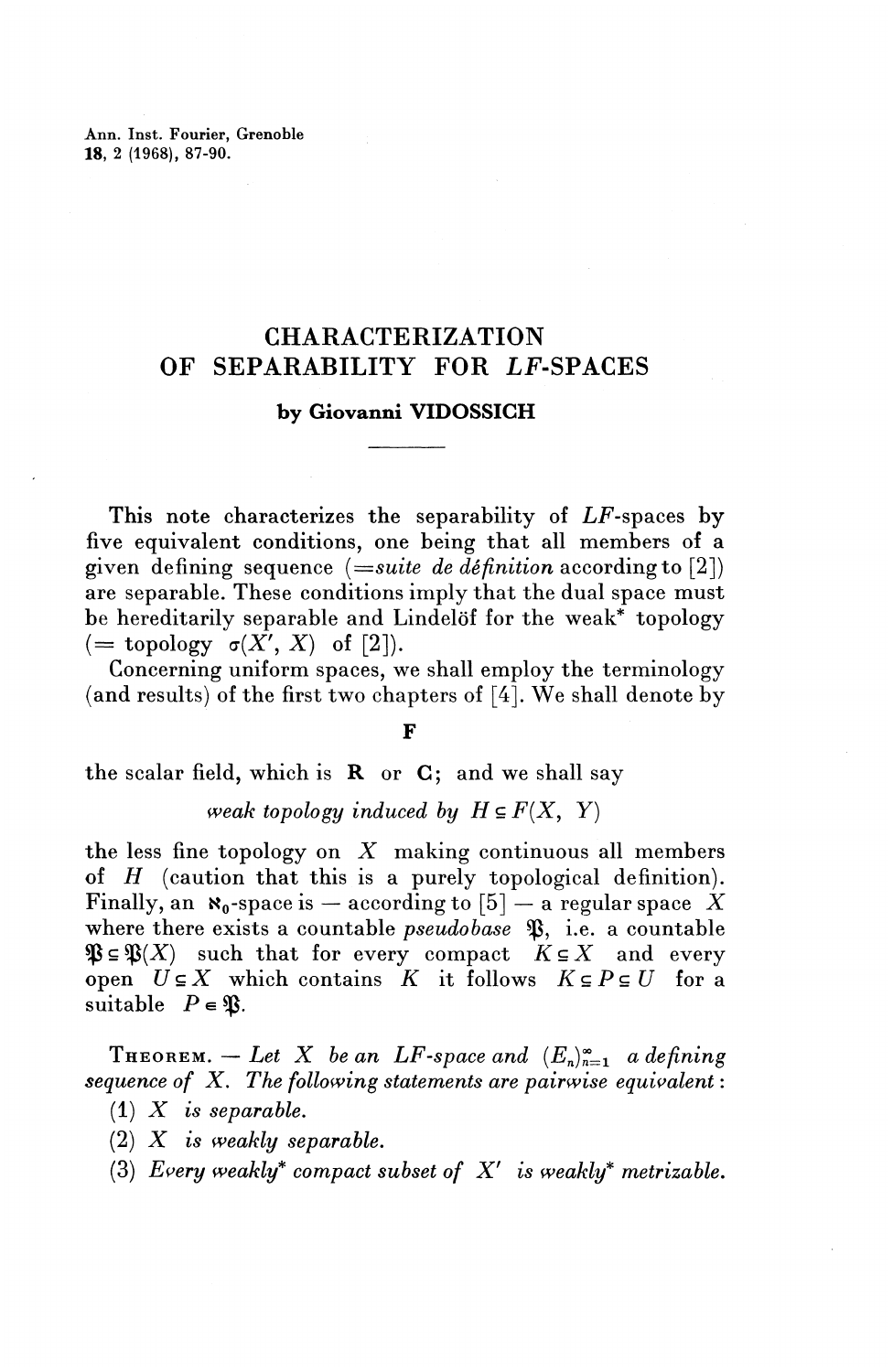#### **GIOVANNI VIDOSSICH**

(4) *Every equicontinuous subset of X ' has a countable base for the weak\* topology.*

(5) *Every*  $E_n$  *is separable.* 

(6)  $X$  is an  $\aleph_0$ -space.

*Proof.* - (1)  $\rightarrow$  (2) : Clear.

 $(2) \rightarrow (3)$ : Let  $e: X \rightarrow X''$  be the canonical map  $x \mapsto (f(x))_{f \in X'}$  and K a weakly\* compact subset of  $X<sup>T</sup>$ . Then  $e' : x \longmapsto e(x)|_K$  is a continuous map from X equipped with the weak topology into the topological subspace  $e'(X)$ of  $F_p(K, \mathbf{F})$  (= product space of Card(K) copies of **F**). By  $(2)$ ,  $e'(X)$  is separable: let H be a countable dense subset of it. The weak\* topology of  $K$  is exactly the weak topology induced by  $e'(X) \subseteq F(K, \mathbf{F})$ : by [3, p. 175, Footnote], this topology equals the weak topology induced by  $H \subseteq F(K, \mathbf{F})$ and therefore it is metrizable.

 $(3) \rightarrow (4)$ : Because the weak<sup>\*</sup> closure of an equicontinuous set is weakly\* compact by [2, Th. 3].

 $(4) \rightarrow (5)$ : By [2, Cor. to Th. 3], there is a linear homeomorphism *e* from X onto a subspace  $e(X)$  of  $L_6(X', F)$ , ® being a suitable cover of *X'* consisting of weakly\* compact subsets of  $X'$  and  $L_{\mathfrak{G}}(X', \mathbf{F})$  the space of weakly<sup>\*</sup> continuous linear functionals on *X'* with the topology of uniform convergence on members of  $\mathfrak{C}$ . By [2, Th. 3], the members of  $\mathfrak{C}$ are equicontinuous and hence weakly\* metrizable by (4). By a well known theorem contained in  $[5, (J)$  and  $(D)$ ],  $C_n(K, F)$  (= uniform space made of all weakly\* continuous maps  $K \rightarrow \mathbf{F}$  and the uniformity of uniform convergence) is separable for all  $K \in \mathfrak{C}$  and therefore the uniformity of  $C_n(K, \mathbf{F})$  has a basis of *countable* uniform coverings (as follows easily, if you want, from [4, ii. 33 and ii. 9]). Consequently the uniformity  $\pi$  of  $\prod_{k \in \mathfrak{G}} C_{\mathfrak{u}}(K, F)$  – and hence the trace of  $\pi$ on every subset — has a basis of *countable* uniform covers as it follows directly from the definition of product uniformity [4, Exercise ii. 2] (alternatively, this result may be deduced from [1, Prop. 3] and [4, ii. 33 and ii. 9]). It is well known that there is a uniform embedding  $e^*: L_0(X', F) \to \prod C_{\mathfrak{a}}(K, F),$  $K \in \mathbb{Q}$ 

the last space being equipped with the product uniformity  $\pi$ .

88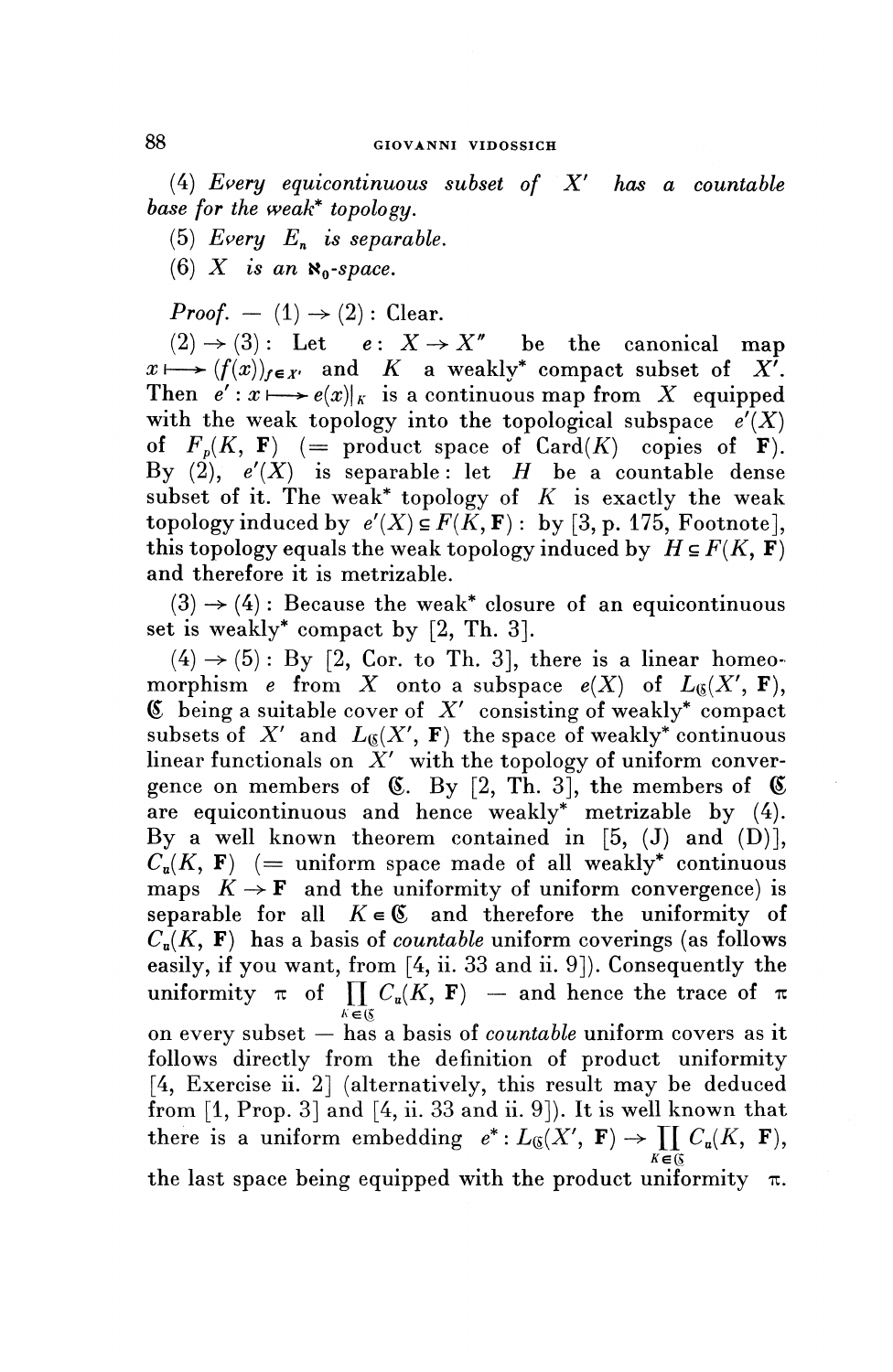By what has been proved, the uniformity induced by  $\pi$  on  $e^*(e(X))$  has a basis consisting of countable uniform coverings : consequently — because a linear homeomorphism is a uniform isomorphism for the (canonical) uniformities of linear topological spaces — the (canonical) uniformity of the linear topological space *X* has a basis of countable uniform covers, as well as its trace on every  $E_n$ . But this trace coincides with the (canonical) uniformity of the linear topological space  $E_n(n \in \mathbb{Z}^+)$ , hence it is metrizable and consequently separable (if  $\{(U_{m,n})_{m=1}^{\infty}|n\in\mathbb{Z}^+\}$  is a countable base of countable uniform covers for the uniformity of  $E_n$  and if  $x_{m,n}$  is an element of  $U_{m,n}$  whenever this set is not empty, then  ${x_{m,n}}|m, n \in \mathbb{Z}^+\}$  is dense in  $E_n$ ).

 $(5) \rightarrow (6)$ : By [2, Prop. 4], every compact subset of X is contained in some  $E_n$ . This, together with the fact that X induces the original topology on each  $E_n$ , implies that 00  $\bigcup^{\infty} \mathfrak{P}_n$  is a countable pseudobase for *X* whenever  $\mathfrak{P}_n$  is for  $E_n(n \in \mathbb{Z}^+).$ duces the original topology on e<br>  $\int \mathfrak{P}_n$  is a countable pseudobase for<br>  $(n \in \mathbb{Z}^+).$ <br>  $(6) \rightarrow (1) : \text{By [5, (D) and (E)].}$ 

**We** remark that the idea of countable uniform covers may be used to show directly that every metrizable subgroup of a separable topological group must be separable.

The above theorem points out some important examples of non-metrizable  $\aleph_0$ -spaces. [5, (J) and 10,4] imply some results on spaces of mappings between separable  $LF$ -spaces, of which we note only the following one.

COROLLARY.  $-$  If an LF-space X is separable, then X' *is weakly\* hereditarily Lindelof and separable.*

*Proof.* — By «  $(1) \leftarrow (6)$  » of the above theorem and COROLLARY.  $-$  If an<br>is weakly<sup>\*</sup> hereditarily Lin<br>Proof.  $-$  By « (1)  $\leftarrow$ -<br>[5, (J) and (D), (E)].

#### BIBLIOGRAPHIE

[1] H. H. CORSON, Normality in subsets of product spaces, *Amer.* J. *Math.* **81** (1959), 785-796.